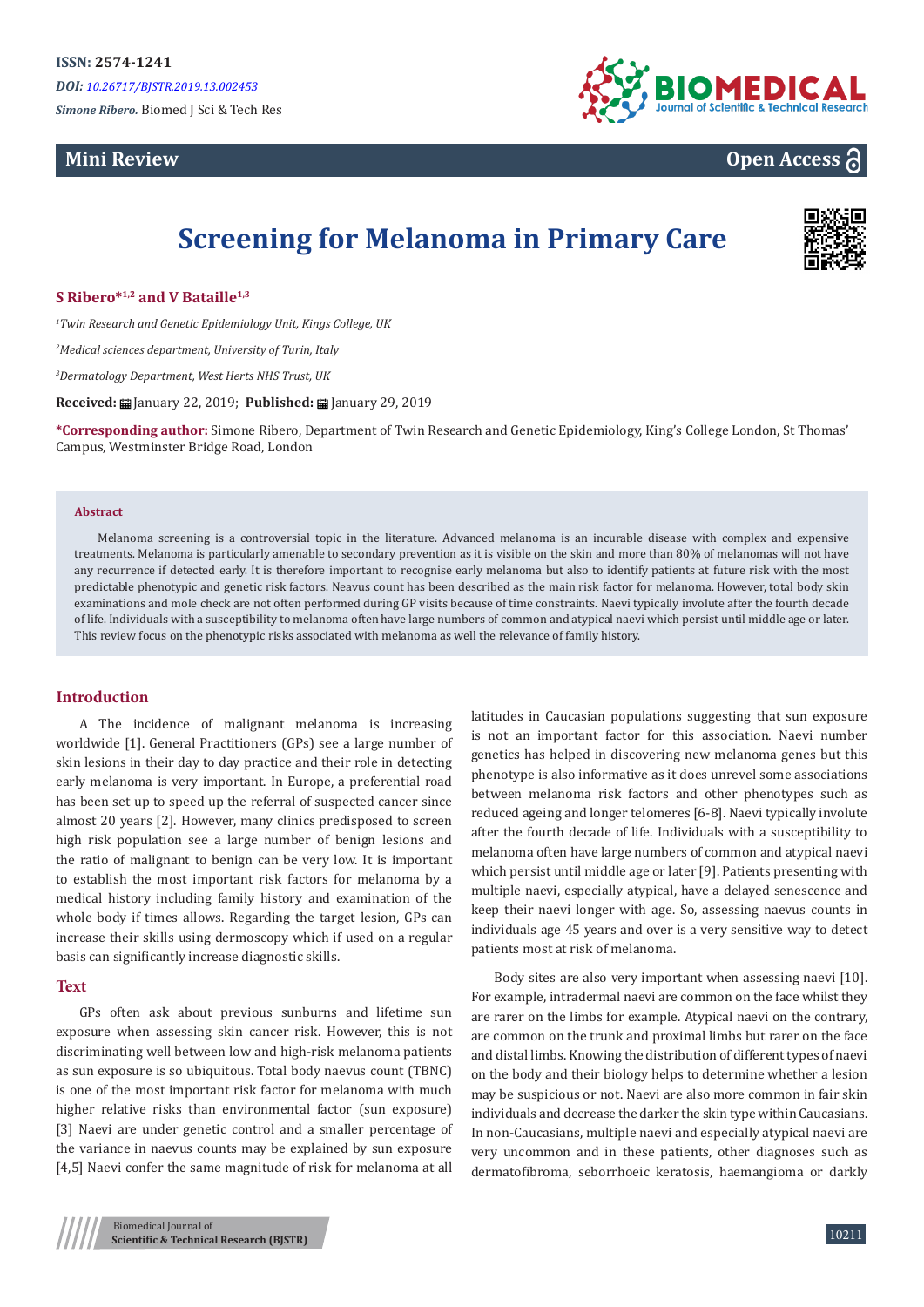pigmented intradermal naevus are more likely when diagnosing a pigmented lesion. Melanoma in children is also extremely rare and yet the high-risk clinic will also encounter children referred for suspected melanoma. The most common diagnosis in children will be benign naevi or haemangiomas. Dermatofibromas and seborrhoeic keratoses are rare in children. Naevi do change with age over years rather than weeks or month and it is common to see lesions becoming bigger as the child grow. Children are also more likely to present with naevi on the torso, face, neck and scalp if the family is quite Moley as naevi are under significant genetic control.

The removal of pigmented lesion in children should only proceed after the child has been examined by an experienced dermatologist who in most instances will be reassuring and will avoid biopsy in children. In clinical practice, naevus count is a very important clinical marker of melanoma risk and easy to document [11]. However, total body skin examinations and mole check are not often performed during GP visits because of time constraints. Many studies have used naevus count on selected body sites in order to identify patients at-risk of melanoma as TBNC is time consuming in general practice [12]. We previously demonstrated that having an arm naevus count of more than 11 is associated with a higher risk of having more than 100 naevi, which is a strong risk factor for melanoma [13] This tool should be used for a quick estimation of melanoma risk in general practice. Moreover, patients would be able to count their moles and ask their GPs to confirm the risk. GPs could then examine the patients and on the basis of a quick arm count (or total body naevus count if times allows), as well as family history of melanoma and other cancers, the GPs could decide which patients are most at risk of melanoma and refer if appropriate. Patients self-examination is reported to be a good practical approach for successful early detection in high risk population for melanoma screening in the USA [14].

Self-examination is rare in the general population that is often not aware of the most important risk factor for melanoma which is naevus number. We are conscious that offering a screening visit to the whole population above the age of 45 years without selection (such as in Germany) [15] will be too time consuming and not feasible in Europe. Furthermore, the pickup rate of melanoma would be too low to be worthwhile. It is therefore important to educate patients that moles disappear with age and if these remain numerous after the age of 50 years, this should be regarded as a significant risk factor for melanoma. The most common message given in public health campaigns for skin cancer and especially melanoma, is that sunshine exposure is the most important risk factor. This does not pick up patients most at risk as it is not discriminatory and fair skin which burns easily is too common in Europe to be a reliable "at risk" phenotype for melanoma. Family history of all types of cancers is also important when assessing melanoma risk as the presence of multiple atypical naevi and increased melanoma risk is more likely to occur in the context of family cancer syndromes. Clustering of different tumours within family at risk is not uncommon and especially for brain, pancreas, breast, colon and kidney cancer.

For many cancers, the health systems provide screening such as mammography, PAP test, PSA and faecal occult blood for example, which can be expensive and time consuming. For melanoma, a simple screening for skin cancer (not invasive, cheap and with limited equipment such as a dermoscope which is not absolutely necessary) there is no agreed national program even from a specified age group. GPs are now recommended to be trained in dermoscopy for the diagnosis of skin tumours in the latest NICE melanoma guidelines [16]. So, the roles of GPs in the diagnosis of early melanoma will increase in the next 10 years. GPs can quickly acquire good diagnostic skills using dermoscopy if they use it routinely in their practice. Basic dermoscopy courses with a lot of practical cases are also helpful. Advanced dermoscopy courses are not recommended for GPs as they may confuse them and be too complex which often lead to GPs being inhibited once back in their practice. By teaching GPs how to select high risk groups for melanoma, it is likely that the yield of melanoma detected in primary care will increase by more appropriate referrals to the 2 weeks wait clinics. It will also sensitise patients about the most important risk factors for melanoma via self-examination.

## **References**

- 1. [Ribero S, Glass D, Bataille V \(2016\) Genetic epidemiology of melanoma.](https://www.ncbi.nlm.nih.gov/pubmed/27436815) [Eur J Dermatol 26\(4\): 335-339.](https://www.ncbi.nlm.nih.gov/pubmed/27436815)
- 2. [Dodds W, Morgan M, Wolfe C, Raju KS \(2004\) Implementing the 2-week](https://www.ncbi.nlm.nih.gov/pubmed/14961779) [wait rule for cancer referral in the UK: general practitioners' views and](https://www.ncbi.nlm.nih.gov/pubmed/14961779) [practices. Eur J Cancer Care \(Engl\) 13\(1\): 82-87.](https://www.ncbi.nlm.nih.gov/pubmed/14961779)
- 3. [Garbe C, Büttner P, Weiss J, Soyer HP, Stocker U, et al. \(1994\) Associated](https://www.ncbi.nlm.nih.gov/pubmed/8176251) [factors in the prevalence of more than 50 common melanocytic naevi,](https://www.ncbi.nlm.nih.gov/pubmed/8176251) [atypical melanocytic naevi, and actinic lentigines: multicenter case](https://www.ncbi.nlm.nih.gov/pubmed/8176251)[control study of the Central Malignant Melanoma Registry of the German](https://www.ncbi.nlm.nih.gov/pubmed/8176251) [Dermatological Society. J Invest Dermatol 102\(5\): 700-705.](https://www.ncbi.nlm.nih.gov/pubmed/8176251)
- 4. [Bataille V, Snieder H, MacGregor AJ, Sasieni P, Spector TD \(2000\) Genetics](https://academic.oup.com/jnci/article/92/6/457/2965010) [of risk factors for melanoma: an adult twin study of naevi and freckles. J](https://academic.oup.com/jnci/article/92/6/457/2965010) [Natl Cancer Inst 92\(6\): 457-463.](https://academic.oup.com/jnci/article/92/6/457/2965010)
- 5. [Wachsmuth RC, Turner F, Barrett JH, Gaut R, Randerson Moor JA, et al.](https://www.ncbi.nlm.nih.gov/pubmed/15654953) [\(2005\) The effect of sun exposure in determining naevus density in UK](https://www.ncbi.nlm.nih.gov/pubmed/15654953) [adolescent twins. J Invest Dermatol 124\(1\): 56-62.](https://www.ncbi.nlm.nih.gov/pubmed/15654953)
- 6. [Bataille V, Kato BS, Falchi M, Gardner J, Kimura M, Lens M, et al. \(2007\)](https://www.ncbi.nlm.nih.gov/pubmed/17627017) [Nevus size and number are associated with telomere length and](https://www.ncbi.nlm.nih.gov/pubmed/17627017) [represent potential markers of a decreased senescence in vivo. Cancer](https://www.ncbi.nlm.nih.gov/pubmed/17627017) [Epidemiol Biomarkers Prev 16\(7\): 1499-1502.](https://www.ncbi.nlm.nih.gov/pubmed/17627017)
- 7. [Ribero S, Glass D, Aviv A, Spector TD, Bataille V \(2015\) Height and](https://www.ncbi.nlm.nih.gov/pubmed/25612317) [bone mineral density are associated with naevus count supporting](https://www.ncbi.nlm.nih.gov/pubmed/25612317) [the importance of growth in melanoma susceptibility. PLoS One 10\(1\):](https://www.ncbi.nlm.nih.gov/pubmed/25612317) [e0116863.](https://www.ncbi.nlm.nih.gov/pubmed/25612317)
- 8. [Ribero S, Mangino M, Bataille V \(2016\) Skin phenotypes can offer some](https://www.ncbi.nlm.nih.gov/pubmed/27876133) [insight about the association between telomere length and cancer](https://www.ncbi.nlm.nih.gov/pubmed/27876133) [susceptibility. Med Hyp 97: 7-10.](https://www.ncbi.nlm.nih.gov/pubmed/27876133)
- 9. [Newton JA, Bataille V, Griffiths K, Squire JM, Sasieni P, et al. \(1993\) How](https://www.ncbi.nlm.nih.gov/pubmed/8245266) [common is the atypical naevus syndrome phenotype in apparently](https://www.ncbi.nlm.nih.gov/pubmed/8245266) [sporadic melanoma? J Am Acad Dermatol 29\(6\): 989-996.](https://www.ncbi.nlm.nih.gov/pubmed/8245266)
- 10. [Ribero S, Osella Abate S, Reyes Garcia D, Glass D, Bataille V \(2017\)](https://www.ncbi.nlm.nih.gov/pubmed/27478920) [Gender effects on naevi body distribution and melanoma risk in two](https://www.ncbi.nlm.nih.gov/pubmed/27478920) [melanoma case control studies at different latitudes. Br J Dermatol in](https://www.ncbi.nlm.nih.gov/pubmed/27478920) [press 176\(4\): 1093-1094.](https://www.ncbi.nlm.nih.gov/pubmed/27478920)
- 11. [Smith RA, Cokkinides V, Brawley OW \(2009\) Cancer screening in the](https://www.ncbi.nlm.nih.gov/pubmed/19147867) [United States, 2009: a review of current American Cancer Society](https://www.ncbi.nlm.nih.gov/pubmed/19147867) [guidelines and issues in cancer screening. CA Cancer J Clin 59\(1\): 27-41.](https://www.ncbi.nlm.nih.gov/pubmed/19147867)

10212